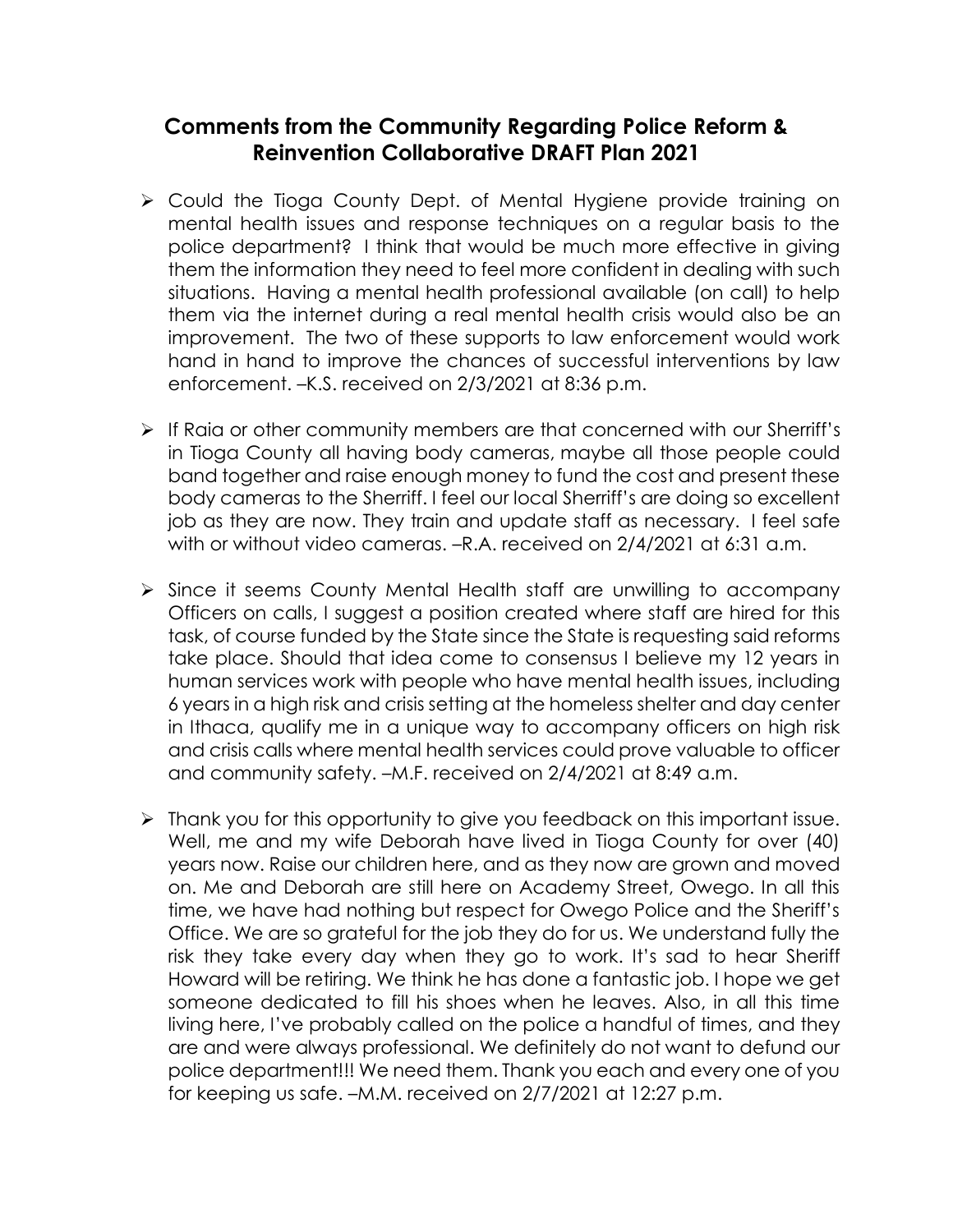- Thank you for your attention. There are two things I'd like to mention after reading the Draft PRRC Plan. It was encouraging to see the language "policies that allow police to safely perform their duties" used. Any "new" guideline that would infringe, in any way, on law enforcement's ability to do their jobs safely, regardless of good intent and despite the current emphases on bias and discrimination, is irrational. Safety first for our police. They need to be allowed to be safe, always. I noticed that, in response to a community member's interest in getting "different opinions to discuss issues," there was due diligence shown in expressing openness to efforts like this. Making it clear that this would be something the public would have to organize, rather than the Sheriff's Office, was wise. It was good to see the receptivity to but boundaries surrounding the idea of intentionally-diverse forums. –J.D. received on 2/14/2021 at 7:53 p.m.
- $\triangleright$  The Draft struck me as just going through the motions. Listening to Sheriff Howard bemoan that the jail is half empty was disturbing to say the least. In all the years that I was assigned to in-school suspension at OFA for a period a day, I never walked in to find no students there and complained that more kids weren't being punished. Yes, I wanted effective discipline. But an "empty" period meant the students were doing what they were supposed to be doing. Also, the report details the demographics. Yes, I know we have very few non-white students. But the percentage of nonwhites in jail needs to be compared to the percentage in the population. And I am aware that small numbers skew percentages, but the report should detail the comparison. Any bias is important to each affected person. OFA had few black students during my career. But I remember reading an essay from a 12<sup>th</sup> grade black student who was able to be honest in what he wrote because I was the only audience and he talked about the harassment from male classmates from elementary school through to then. My heart broke for what he had to endure even though it wasn't physical. Also, although Sheriff Howard is "all about training," how much of that training is in de-escalation and bias? None of that is broken down in the draft. None of the "hothead" teachers were ever assigned to in-school suspension. Besides keeping order in the room, the monitor's other task was to calm down students who were sent there. Typically they were angry. The report doesn't say who in the Mental Health department didn't want to be involved. Funding should go to Mental Health to provide support staff for mental health calls. Tioga County could be a positive force if the leaders and the law enforcement would denounce such things as pepper spraying a 9 year old girl and saying what would be done differently here. One last thing. I have a cousin Lori who spent years in prison because of the mishandling of her by the police. She is mentally ill and has paranoia and